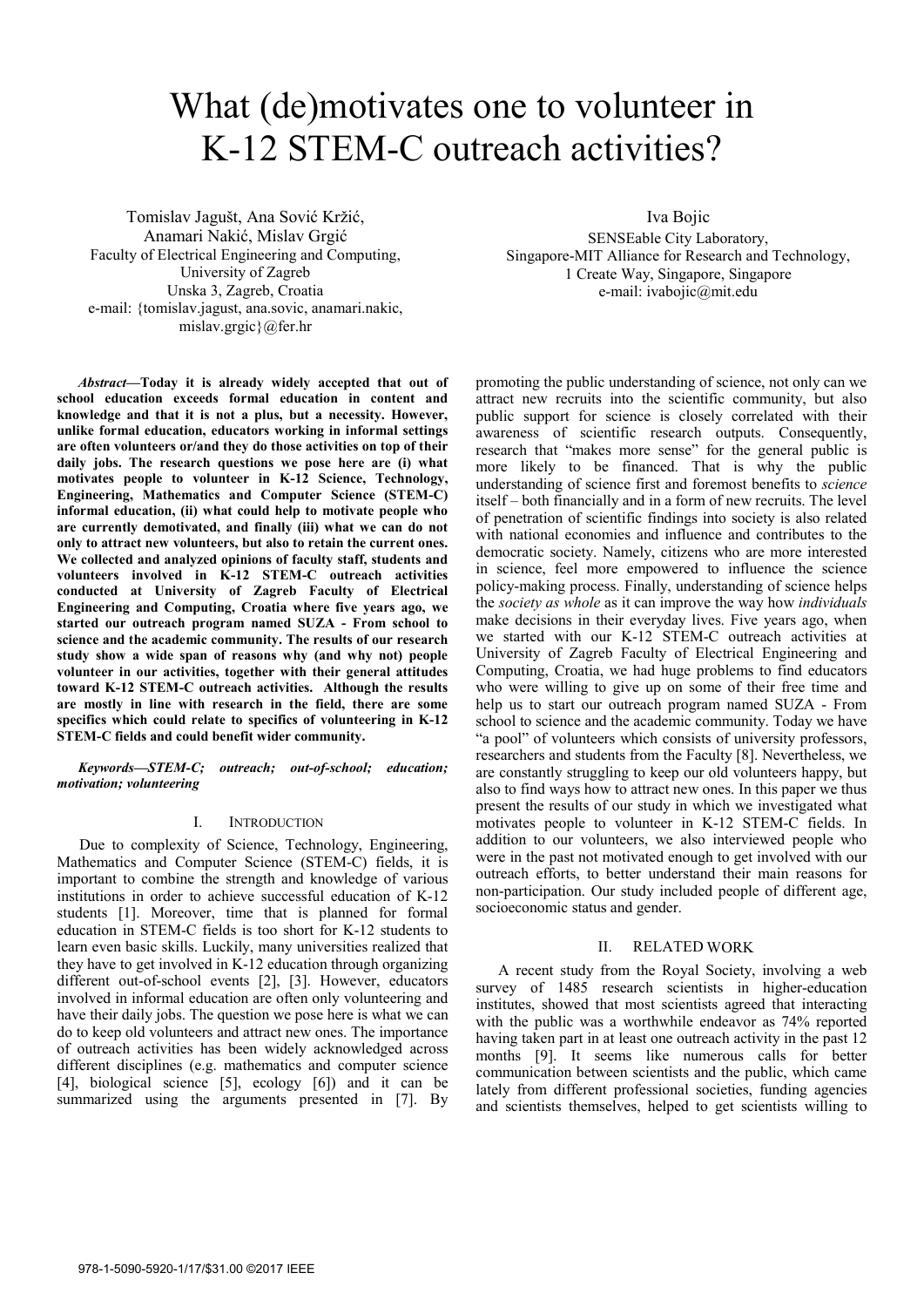participate in outreach activities. However, the overwhelming majority of scientists still feel a duty or desire to educate the public about science, rather than willing to involve the public in a two ways conversation [10], [11]. Indeed only 12% of scientists indicated that they are willing to listen or attempt to understand the views of the public [9]. Luckily, this general trend seems to be different when it comes to scientists who are genuinely interested in outreach activities [12]. The focus of our outreach program is mainly on K-12 students and their teachers, while among scientists surveyed by the Royal Society this audience came on the second place after policy makers who were identified as the first target group [9]. On the other side, we try to better understand views, attitudes and interests of exiting volunteers, in an attempt to retain cooperation with them in future outreach projects.

In our study we surveyed volunteers participating in our SUZA outreach program, but also university professors, researchers and students from the Faculty who, in the past, were not motivated enough to get involved. As our program was initially started by a small group of researchers led by at that point our Vice-Dean for Science and today our Dean, we wanted to check if this top-down approach can help to remove peer pressure as a barrier to scientific communication indicated by 3% surveyed scientists in [9]. Moreover, we want to change the perception which seems to exist in the part of the scientific community, that public activity engagement is bad for someone's career and that these activities are for scientists who are not good enough to do a "real science", as well as that outreach activities must be done on one's own time, outside real research [6].

### III. METHODOLOGY

This study analyzed the response of faculty students, former students and staff to the online questionnaire about their attitudes and engagement in science outreach activities.

The three main research questions around which the online questionnaire was composed were:

*1) What motivates people to volunteer in K-12 Science, Technology, Engineering, Mathematics and Computer Science (STEM-C) informal education?* 

*2) What could help to motivate people who are currently demotivated?* 

*3) What we can do not only to attract new volunteers, but also to retain the current ones?* 

The questionnaire was created on the Google Forms platform, and consisted of 16 questions, varying from multiple choice and grid questions to the open-ended text fields. The questions were grouped in 4 categories:

- general attitude about science outreach and participation/engagement in outreach programs
- questions for respondents who already volunteered in our outreach activities
- questions for respondents who, until now, did not volunteer in any of our outreach activities

general statistics (education level or degree, gender, research area/interests etc.)

The email message, containing short explanation and link to the questionnaire was sent out to the staff members and students of the faculty, but also to the members of different student organizations that are active at the faculty.

#### IV. RESULTS AND DISCUSSION

Overall, 310 responses were collected and analyzed. About three quarters of respondents (74.7%) were male, which roughly correspondents with gender percentages among students and researchers at the faculty. 188 respondents (60%) are students, 87 are faculty members, 23 doctoral students, and the rest includes students from other faculties or faculty graduates. 30% of respondents are members of one or more student/professional associations (more than half of that are members of IEEE).

## **RQ 1**

To answer the question "What motivates people to volunteer in K-12 STEM activities" we analyzed a subset of 111 responses from participants claiming they were engaged in at least one outreach activity until now.



**Figure 1. Answers to the question "To what extent did each of these statements affect your participating in STEM-C outreach activities?"** 

In a question that asked respondents to grade with 1 (did not affect) to 4 (strongly affected) a list of statements that could affect their participating (Figure 1), the most important reason for volunteering was "It is fun", with 43 respondents giving it the top score (4). The second most important reason was "I want to share my enthusiasm towards science with other people", while "Social status and recognition" and "Could not refuse order from my boss/tutor" were the least important reasons, with mean score of 1.39 and 1.63, respectfully.

"Social status and recognition" was graded 1 by 77 respondents, while only three respondents rated it with grade 4. "Could not refuse order from my boss/tutor" received 7 "strongly affected" answers, indicating that a small number of respondents were forced to "volunteer" in some of our programs. Six of these selected "Faculty open day" as one of the activities in which they participated. Open day is a yearly event at our faculty where each department and laboratory have to provide one or more representatives, and some groups have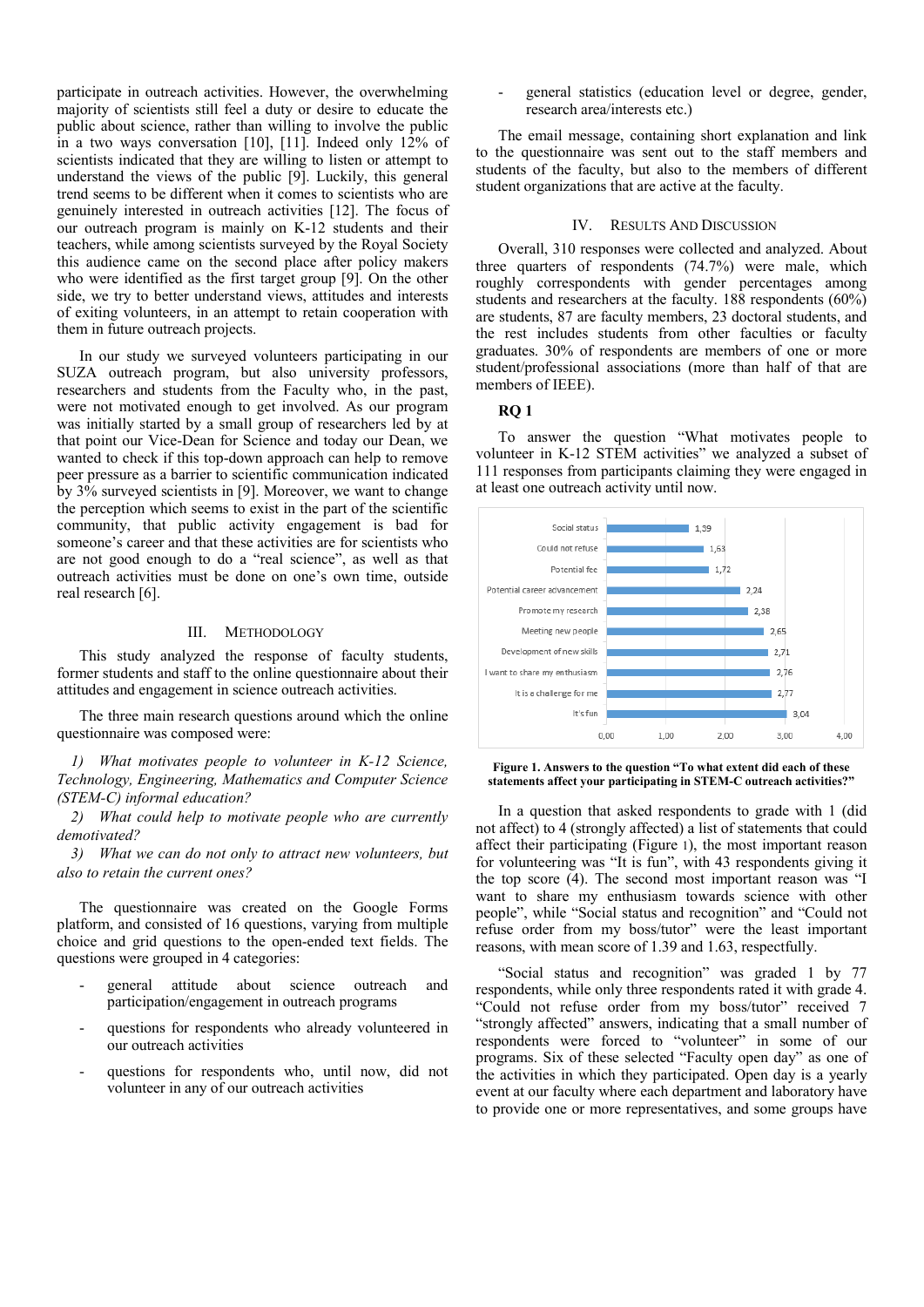problems finding volunteers. To avoid further inconveniences, department heads used to order a member (usually, a newcomer) to participate.

# RQ 2

The second research question, "What could help to motivate people who are currently demotivated?", was very important to us, since we always want to increase a number of outreach activities, enrich existing activities with new programs, but also, avoid situations where a person must participate in an activity against her or his will, as stated before. To better understand reasons why someone did not participate in our outreach activities, we asked two questions:

# *1) To what extent did each of these statements affect your NOT participating in our STEM-C outreach activities?*

# and

*2) Which of these reasons could motivate you to start participating?* 



**Figure 2. Answers to the question "To what extent each of these statements affected respondent NOT participating in STEM-C outreach activities?"** 

The first question asked respondents to grade with 1 (did not affect) to 4 (strongly affected) a list of reasons for not participating in our activities (Figure 2).

The most important reason is the lack of time (average rating 2.95 out of 4), followed by lack of information (2.63) and modesty (2.31). More detailed analysis, with grouping participants by educational level, revealed some interesting facts: While the lack of time is still prevalent reason for most groups, undergraduate students rated "I didn't know that I can participate" as a top reason, while postdoc students and young researchers rated "Tutor/boss is against it" higher than other groups. (Table 1). These answers suggest that we should intensify informing the newcomers about our activities, and also improve communication with senior professors and department heads, in order for them to stimulate, and not discourage their associates to volunteering in outreach activities.

# TABLE 1 – TOP REASONS FOR NOT PARTICIPATING IN STEM-C OUTREACH ACTIVITIES BY EDUCATIONAL LEVEL GROUP

|                                         |                | Undergrad.<br>student<br>Master<br>student | student<br>$\frac{\Omega}{\Delta}$ | Postdoc        | esearcher<br>Young | Prof.          | other          |
|-----------------------------------------|----------------|--------------------------------------------|------------------------------------|----------------|--------------------|----------------|----------------|
| Not enough time                         | $\overline{2}$ | $\mathbf{1}$                               | $\mathbf{1}$                       | $\mathbf{1}$   | $\mathbf{1}$       | $\mathbf{1}$   | $\mathbf{1}$   |
| I didn't know that I can<br>participate | $\mathbf{1}$   | $\overline{2}$                             | $\overline{2}$                     | 8              | 3                  | 3              | $\overline{2}$ |
| Do not want to stand out                | 4              | 4                                          | 4                                  | 3              | $\overline{2}$     | $\overline{2}$ | 5              |
| Don't know how to do it                 | $\overline{3}$ | 3                                          | 5                                  | 11             | 9                  | 6              | $\overline{4}$ |
| Fear of public appearance               | 5              | 5                                          | $\overline{2}$                     | 5              | 4                  | 4              | 6              |
| Nobody around me<br>participates        | 6              | 6                                          | $\overline{7}$                     | 4              | 12                 | 8              | $\overline{7}$ |
| Do not want to lose my free<br>time     | $\overline{7}$ | 6                                          | 5                                  | 10             | 5                  | 4              | 3              |
| I do not like to work with<br>children  | 8              | 8                                          | 11                                 | 12             | 9                  | 11             | 12             |
| Doesn't have impact on career           | 9              | 9                                          | 9                                  | $\overline{2}$ | 6                  | 9              | 11             |
| My research is too<br>complicated       | 11             | 10                                         | 8                                  | $\overline{7}$ | 6                  | 7              | 8              |
| My research is not interesting          | 10             | 11                                         | 10                                 | 8              | 6                  | 9              | 8              |
| Tutor/boss is against it                | 12             | 12                                         | 12                                 | 5              | 9                  | 12             | 10             |

Here, a small gender difference in answers was noticed: male participants prevalently chose "Not enough time", while female participants chose "I didn't know that I can participate".



**Figure 3. Key motivation factors for getting involved into STEM-C outreach activities** 

Second question (given to all the respondents, and not only to the "demotivated" group) contained a list of reasons that could motivate one to participate (Figure 3).

Almost 60 percent of respondents chose "Use of equipment (like LEGO Mindstorms, Arduino or LittleBits sets)". More than half of respondents chose also additional trainings as one of the reasons that could encourage them to engage with some of our outreach activities. While use of equipment was chosen mostly by students (including PhD students), additional trainings and workshops were equally chosen by all respondents. The least important factor was financial compensation.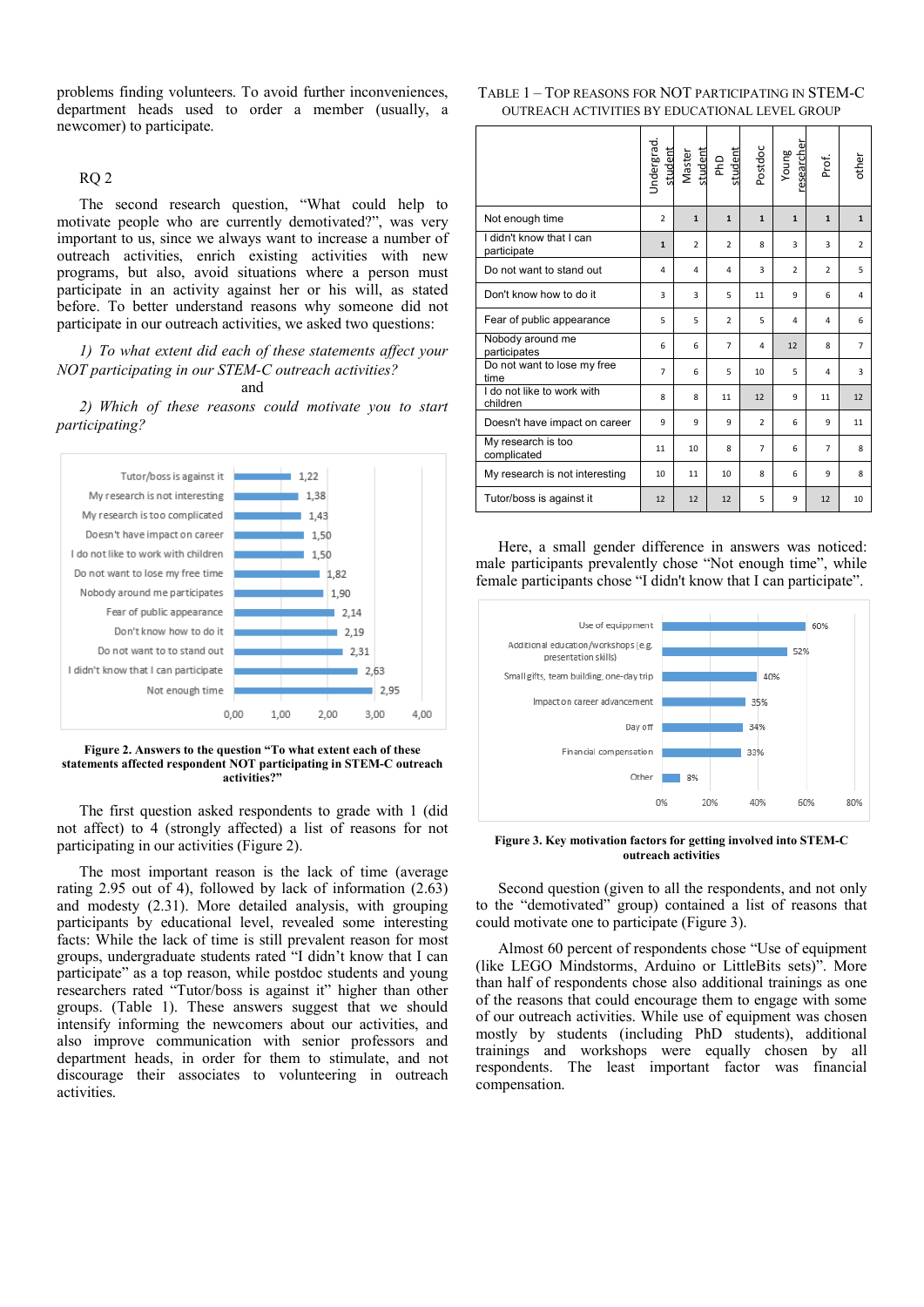# RQ 3

The third research question, "What we can do not only to attract new volunteers, but also to retain the current ones" required deeper insight into the attitudes and interests of respondents. For this purpose, a number of general questions about outreach activities was asked.



**Figure 4. Answers to the question "What is, in your opinion STEM outreach / Science popularization?"** 

The great majority of respondents agrees that main focus of STEM outreach activities should be motivation of younger students for STEM careers (91%), and in general, introduction of science into the society (Figure 4).



**Figure 5. What age groups should be the main focus of our outreach activities?** 

When asked to grade with 1 (did not affect) to 4 (strongly affected) a list of general statements about Science popularization, respondents gave average 3.51 to both, "A means with which we can publicize the importance of the STEM area" and "Great tool for motivating society in STEM fields", while giving low score of 1.42 to "Just a passing trend" and 1.48 to "Good for PR, but useless otherwise". This

question also yielded some gender differences, while top rates statement for men was "Great tool for motivating society in STEM fields", top rated statement for women was "great tool to fight prejudices (not for girls; you are not clever enough…)".

Most of the respondents believe that the main age groups we should approach are primary (61%) and secondary (77.3%) school students (Figure 5).

## V. CONCLUSION REMARKS

In this study we conducted and analyzed the results of a STEM outreach program survey at University of Zagreb Faculty of Electrical Engineering and Computing.

The overall response was very positive, with more than 300 people filling in the questionnaire and expressing interest to be more actively involved in our future activities. Most of the existing volunteers are involved into the outreach activities simply because "it is fun to do it" and want to share their enthusiasm for STEM with others. On the other hand, the top reasons for not participating in activities are "Lack of time" and "Not knowing how to get involved". While there is no easy solution for lack of time (decreasing the teaching load?), we definitely should improve our own PR, especially toward undergraduate students. We should also more actively work on continuous improvement of our and our volunteers' oratory and presentational skills, as well as continue to maintain existing "positive climate" towards STEM outreach activities on the faculty. Considerable number of respondents chose "Possibility to use and test different equipment" as a key factor to engage in STEM-C outreach activities, which provoked a little discussion among authors of this paper about starting a Makerspace (Hackerspace) or a Hands-on old computer museum within the faculty venues. Although the questionnaire was anonymous, respondents could have left their contact information and more than 50 respondents wrote their email address, so this questionnaire may have brought us 50 new volunteers and in a way, solved a problem of bad communication with undergraduate students.

While these reflections are based on our survey, most of them with small modifications can be applied more generally. Perhaps it is time for us, and everybody else "in the business" to take a more scientific approach when trying to improve the number of people volunteering and the effectiveness of outreach activities, as suggested in [5].

## ACKNOWLEDGMENT

This work has been fully supported by University of Zagreb Faculty of Electrical Engineering and Computing.